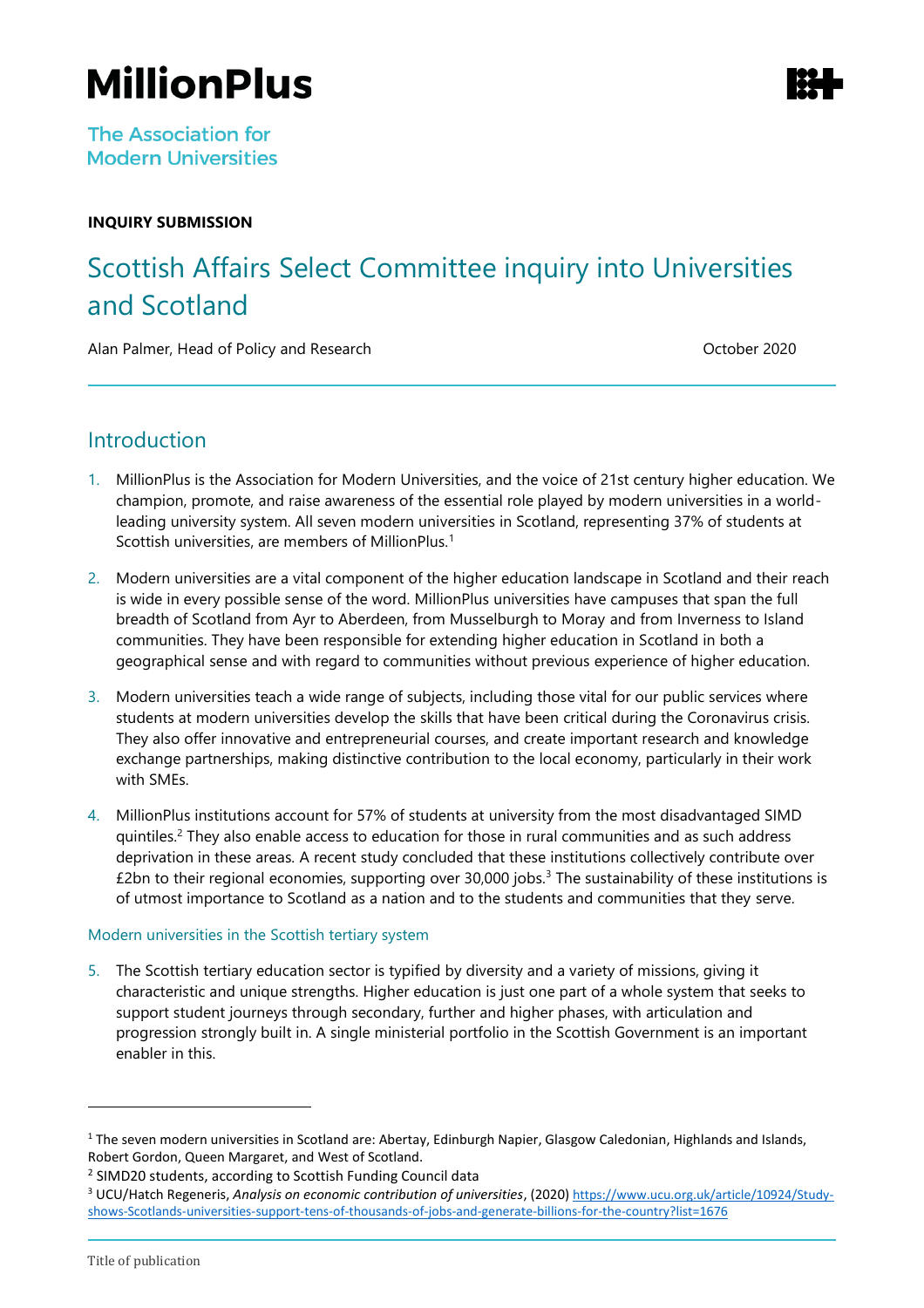- 6. Scotland's universities are major contributors to the social, economic and cultural life of the nation, providing highly qualified graduates to drive forward businesses, public bodies, and third sector organisations to create platforms for innovation, research and knowledge exchange, while acting as vital civic anchors and major employers.
- 7. Modern universities have these goals at the heart of their missions, coupled with a fundamental commitment to increase access and widen participation to all who are able to benefit from higher education. In this activity, these are central to the Scottish Government's broader aims and desired outcomes as articulated in its National Performance Framework, and at an international level contribute to sustainable development goals.
- 8. It is essential to not just maintain the diversity and reach of Scottish universities, but to strengthen them as pivotal players in their regions and facilitators of knowledge creation and exchange. The Scottish Government has already made welcome investments to support the sector, but some of the fundamental structures that existed before Covid-19 require reform.

#### The scale and nature of challenges and opportunities around funding for Scottish universities including funding models, deficits, overseas and EU students' fees.

- 9. A major factor holding the sector back is levels of public investment, which has declined continuously in real terms since 2013, with funding per student now substantially less than in Wales and England. The Scottish higher education system has suffered from structural underinvestment in learning/teaching - as well as research - for some time. This has been demonstrated consistently in recent Audit Scotland reports and annual TRAC surveys: the funding received to teach Scottish/EU students and to conduct research does not meet the full economic cost of delivery. Compared to universities in England, the per student resource for teaching can be up to £3000 lower in Scotland. International student recruitment is therefore an important income stream for Scottish universities, though that in itself presents challenges due to the nature of global education competition in normal times, and the massive disruption currently being caused by Covid-19 restrictions on international travel.
- 10. The most recent Audit Scotland report *Finances of Scottish Universities* was published in September 2019.<sup>4</sup> It noted that funding from the Scottish Government to the Scottish Funding Council (SFC) reduced by 7% between 2014/15 and 2017/8 – from £1.2bn to £1.1bn. This decline in investment is most acute for Scotland's modern universities, which on average derive 70% of their income from the SFC.
- 11. Audit Scotland also noted that ten of the eighteen universities it analysed reported a deficit in 2017/18, up from eight in deficit in 2014/15.<sup>5</sup>
- 12. The short- and long-term model for tertiary education in Scotland must be based upon a sustainable investment model for these core functions. The Scottish Government is committed to ensuring that university education is fee-free to individual Scottish undergraduate students. This decision, along with the relatively low priority attached by the Scottish Government to providing public funding for higher education, in comparison with other areas of public spending, has led to underinvestment in teaching

<sup>4</sup> [https://www.audit-scotland.gov.uk/uploads/docs/report/2019/nr\\_190919\\_finances\\_universities.pdf](https://www.audit-scotland.gov.uk/uploads/docs/report/2019/nr_190919_finances_universities.pdf)

<sup>&</sup>lt;sup>5</sup> Although there are 19 universities in Scotland Audit Scotland excludes the Open University from its analysis because its financial statements to not differentiate operations in Scotland from the rest of the UK.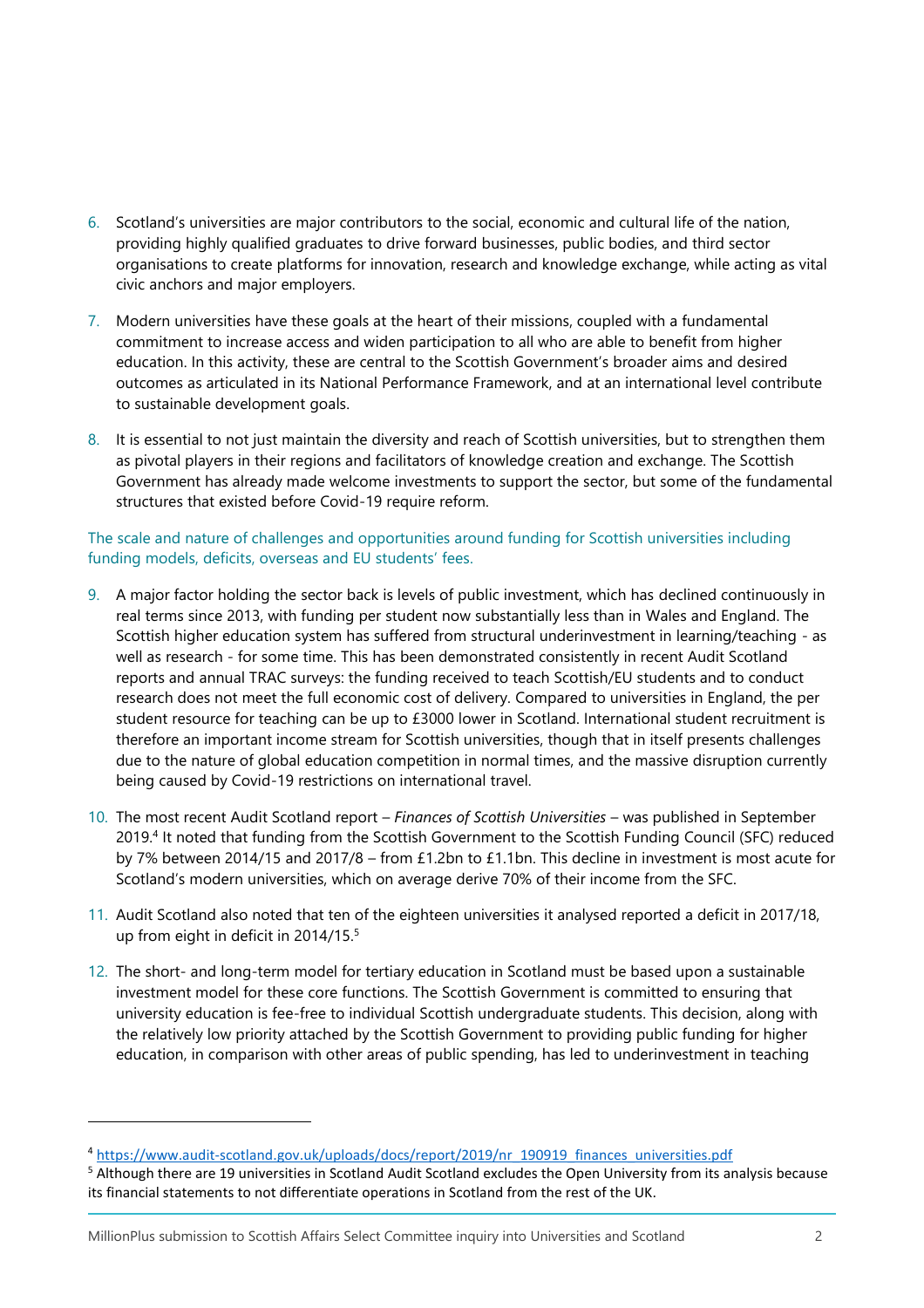and learning, which risks the quality of the student experience and threatens to undermine the sustainability of Scotland's universities.

13. The different approaches to funding higher education tuition in England and Scotland mean that Scotland receives funding from the UK Government via Barnett consequentials as a result of the UK Government's decision to lend money to English domiciled students for the cost of the university courses. This specific aspect of Barnett has led to a rapid rise in 'financial transactions', between the Scottish Government and Scottish universities. This lending is being used in Scottish higher education primarily for capital funding for university infrastructure. This lending has partly compensated for the near collapse in dedicated capital funding for Scottish universities, however, it means that Scottish university capital investment is particularly reliant on the approach taken by the UK Government in supporting English domiciled students.

#### How Scottish university research fits in with UK university research

- 14. Scottish universities are importers and exporters of global talent both through learning and teaching and through research and innovation. As with other nations within the UK, the strength of the research and innovation produced by Scottish universities is to a large extent due to the dual funding approach to research – an approach that should be maintained.
- 15. In research and innovation, Scotland and the UK more generally have been disproportionately successful in securing research funding in partnership through the Horizon 2020 programme and other EU projects. These partnerships can be sustained but require UK Government support to enable engagement in future EU funding schemes or for UK Government to financially support ambitious, impactful funding streams to draw talent into Scotland.
- 16. The end of the Brexit transition period marks the end of the country's participation in a series of programmes that collectively invested nearly €16.5bn into the UK since 2014.
- 17. These programmes the European Regional Development Fund, the European Social Fund, the European Maritime and Fisheries Fund and the European Agricultural Fund for Rural Development – have been of huge value to the UK, in particular to the areas of the country outside the growth engines of London and the south east. Like Wales, Northern Ireland and the English regions, Scotland has benefited enormously from this investment, which has led to the implementation and completion of major projects, as well as significant regional economic development. As such, there is huge concern about how this investment may continue from January 2021, and the risks to the Scottish higher education sector if it is reduced.
- 18. A key component of the UK leaving the European Union is the notion that the UK Government will be better equipped to target capacity building and infrastructure provision currently funded under the European Structural and Investment Funds. The UK Government has long discussed diverting the investment in these programmes into a new Shared Prosperity Fund. There remains little information on the shape, structure, and purpose of this new fund. For example, will its value be equivalent to what is spent now, or will it receive additional investment from the UK Government. It is also unclear how the Shared Prosperity Fund will be managed. Will it be a reserved matter, or will investment decisions be devolved?
- 19. This is a huge unknown, but something that will have a significant impact whatever is decided. Regardless of these specific decisions it is vital, however, that Scotland continues to receive at least the same amount of investment in absolute terms as it does now, and that any increases to the fund are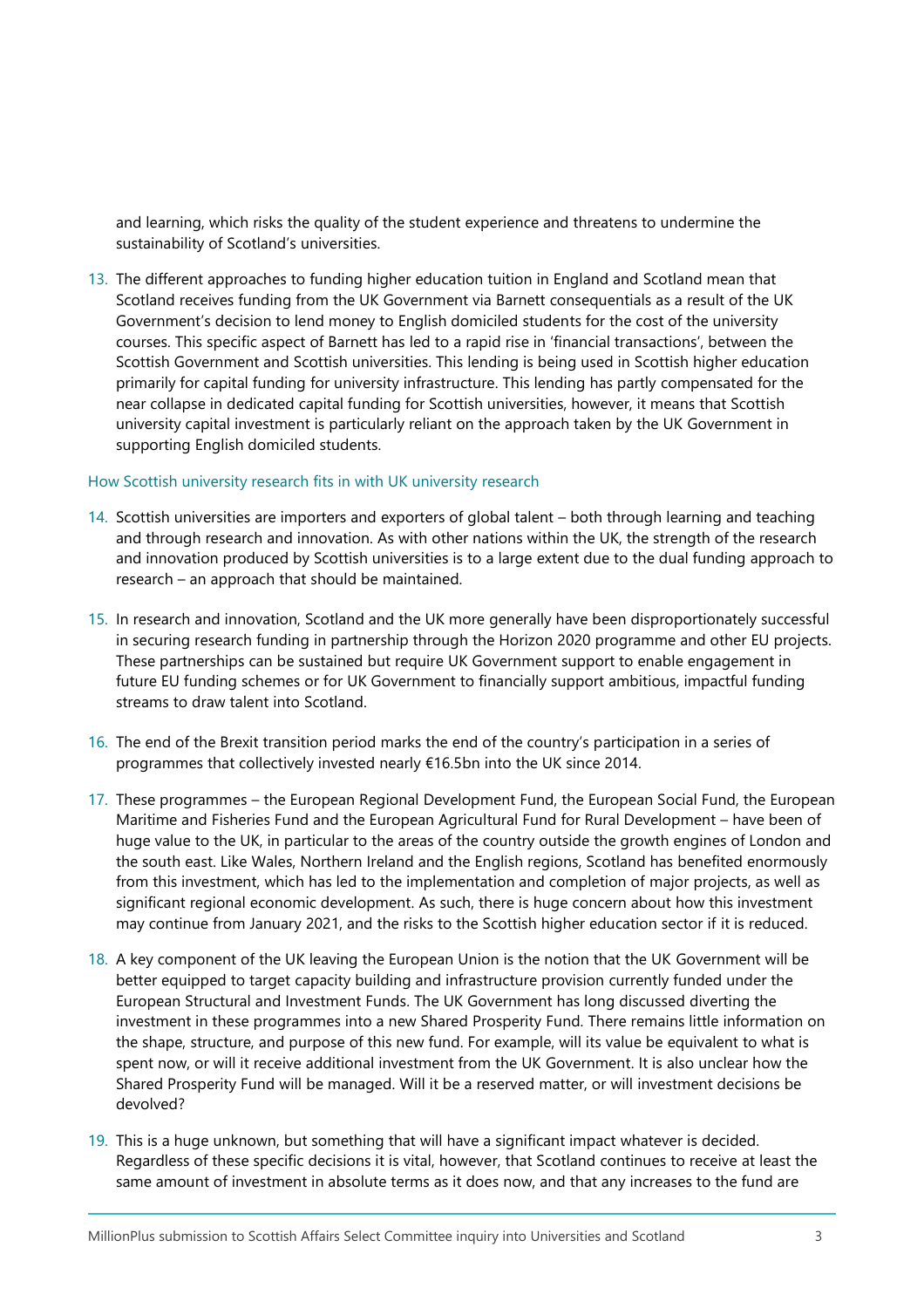shared throughout the UK proportionately, whether actual investment decisions are reserved or devolved. There is also a need to ensure that there is appropriate distribution of funding within Scotland – that is, place-based funding that recognises the different needs of different regions. Modern universities are well placed to support place-based initiatives

- 20. This new Shared Prosperity Fund investment will, much like with other UK wide investment such as for research or capital infrastructure, have Barnett consequentials. Funds that flow to the Scottish Government due to Barnett consequentials are not hypothecated, and this should continue to be the case.
- UK Government policy and how it effects universities, students, employees and research in Scotland
- 21. There are two particular areas of UK government policy, both related to the post-Brexit environment, that risk negative impacts on Scottish higher education. The first is that there remains no decision yet on whether the UK will associate with the European Union's Horizon Europe programme.
- 22. As noted in paragraphs 15-19, Scotland's universities have benefited significantly from participation in and investment from European Union research investment. It is still unclear whether the UK will associate with Horizon Europe, as a decision cannot be taken until the UK-EU negotiations have been completed. Were the UK not to associate with Horizon Europe, it would have damaging consequences for Scottish universities, removing opportunities not just for investment, but also for hugely important research collaboration.
- 23. The second area of UK Government policy that presents a challenge is the tension between the Scottish Government's preferred approach to immigration and that of the UK Government. The new tradable points system<sup>6</sup> and the graduate route may reduce some of this tension, however, there remains a de facto salary threshold in place which may still impact upon the ability of Scottish universities to recruit, especially in comparison to institutions in other areas of the UK.
- 24. Many of the conditions for international connectedness and competitiveness are created by the UK Government, for example through rules on immigration and decisions on engagement with future European programmes such as Horizon Europe. As the recent Muscatelli report (2019) points out, one of the great strengths of the Scottish university sector is that it is outward-looking and global in its reach and influence.<sup>7</sup> It is therefore vital that the Scottish sector is enabled to reinforce this strength in the post-Brexit scenario, and not hampered by UK Government decisions.
- 25. It is vital that the needs of Scotland and Scottish universities are factored into all discussions in this policy area. Arguably, there needs to be a greater focus on regionality when setting salary thresholds, and in allowing regional variation when considering needs based on skills shortages. This is complex, so needs specific focus by the Home Office and UKVI to ensure that no decisions are taken without properly evaluating the impact on Scotland and Scottish universities.

<sup>6</sup> [https://www.gov.uk/government/publications/uk-points-based-immigration-system-employer-information/the-uks](https://www.gov.uk/government/publications/uk-points-based-immigration-system-employer-information/the-uks-points-based-immigration-system-an-introduction-for-employers#a-total-of-70-points-is-needed-to-be-able-to-apply-to-work-in-the-uk)[points-based-immigration-system-an-introduction-for-employers#a-total-of-70-points-is-needed-to-be-able-to-apply](https://www.gov.uk/government/publications/uk-points-based-immigration-system-employer-information/the-uks-points-based-immigration-system-an-introduction-for-employers#a-total-of-70-points-is-needed-to-be-able-to-apply-to-work-in-the-uk)[to-work-in-the-uk](https://www.gov.uk/government/publications/uk-points-based-immigration-system-employer-information/the-uks-points-based-immigration-system-an-introduction-for-employers#a-total-of-70-points-is-needed-to-be-able-to-apply-to-work-in-the-uk)

<sup>7</sup> Muscatelli, Anton (2019), *The Muscatelli report: driving innovation in Scotland – a national mission* [https://www.gla.ac.uk/media/Media\\_700300\\_smxx.pdf](https://www.gla.ac.uk/media/Media_700300_smxx.pdf)

MillionPlus submission to Scottish Affairs Select Committee inquiry into Universities and Scotland 4